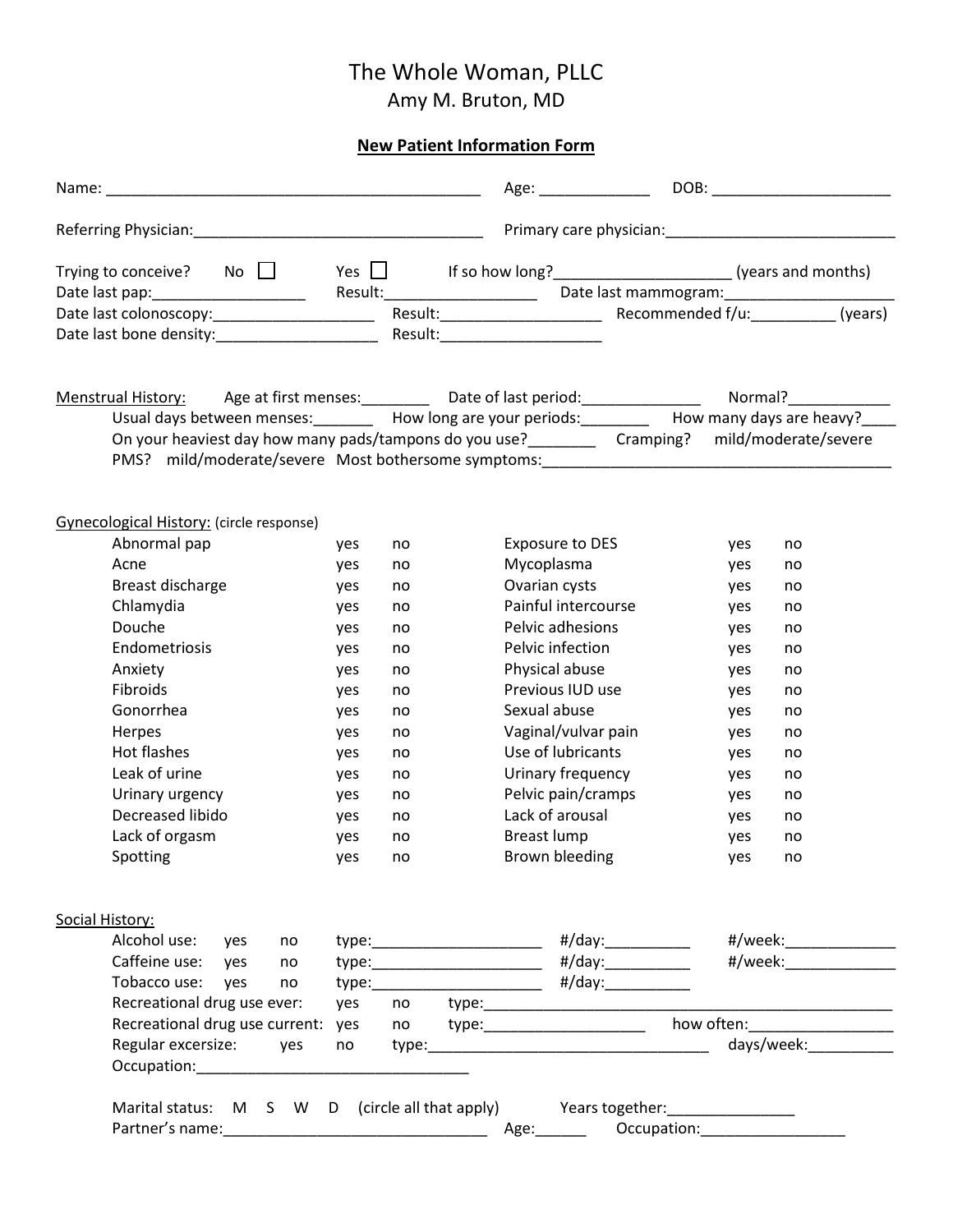| The Whole Woman, PLLC                                                                                                         |                      |                                                                                                                                                                                                                                                                                                                                                       | Pg2                      |  |  |
|-------------------------------------------------------------------------------------------------------------------------------|----------------------|-------------------------------------------------------------------------------------------------------------------------------------------------------------------------------------------------------------------------------------------------------------------------------------------------------------------------------------------------------|--------------------------|--|--|
| Name:                                                                                                                         | DOB:                 |                                                                                                                                                                                                                                                                                                                                                       | DOS:                     |  |  |
| General Symptoms: (circle if current problem)                                                                                 |                      |                                                                                                                                                                                                                                                                                                                                                       |                          |  |  |
| Weight gain >10 lbs                                                                                                           | Vision problems      | Fatigue                                                                                                                                                                                                                                                                                                                                               | Depression               |  |  |
| Weight loss > 10 lbs                                                                                                          | <b>Diarrhea</b>      | <b>Clumsiness</b>                                                                                                                                                                                                                                                                                                                                     | Food cravings            |  |  |
| Nausea/Vomiting                                                                                                               | Allergies            | Constipation                                                                                                                                                                                                                                                                                                                                          | Food intolerance         |  |  |
| <b>Bowel cramping</b>                                                                                                         | Acid reflux          | Low sugar                                                                                                                                                                                                                                                                                                                                             | Dry eyes                 |  |  |
| Memory problems                                                                                                               | <b>Brittle nails</b> | Dry hair                                                                                                                                                                                                                                                                                                                                              | Hair loss                |  |  |
| Numbness hands/feet                                                                                                           | Headache             | Joint pain                                                                                                                                                                                                                                                                                                                                            | Muscle pain/ache         |  |  |
| Heat intolerance                                                                                                              | Mouth sores          | Tongue sores                                                                                                                                                                                                                                                                                                                                          | Dry skin                 |  |  |
| Cold intolerance                                                                                                              | Easy bruising        | Insomnia                                                                                                                                                                                                                                                                                                                                              | Cough/breathing problems |  |  |
| Blood in stool                                                                                                                | <b>Dizziness</b>     | Fainting                                                                                                                                                                                                                                                                                                                                              | Easy bleeding            |  |  |
| Intestinal cramping                                                                                                           | Palpitations         | <b>Excessive thirst</b>                                                                                                                                                                                                                                                                                                                               | Chest pain               |  |  |
|                                                                                                                               |                      |                                                                                                                                                                                                                                                                                                                                                       |                          |  |  |
| <b>Medical History:</b>                                                                                                       |                      |                                                                                                                                                                                                                                                                                                                                                       |                          |  |  |
|                                                                                                                               |                      |                                                                                                                                                                                                                                                                                                                                                       |                          |  |  |
|                                                                                                                               |                      |                                                                                                                                                                                                                                                                                                                                                       |                          |  |  |
|                                                                                                                               |                      |                                                                                                                                                                                                                                                                                                                                                       |                          |  |  |
|                                                                                                                               |                      |                                                                                                                                                                                                                                                                                                                                                       |                          |  |  |
|                                                                                                                               |                      |                                                                                                                                                                                                                                                                                                                                                       |                          |  |  |
|                                                                                                                               |                      |                                                                                                                                                                                                                                                                                                                                                       |                          |  |  |
|                                                                                                                               |                      |                                                                                                                                                                                                                                                                                                                                                       |                          |  |  |
|                                                                                                                               |                      | Infections: The control of the control of the control of the control of the control of the control of the control of the control of the control of the control of the control of the control of the control of the control of<br><u> 1989 - Johann John Stein, markin fan it ferskearre fan it ferskearre fan it ferskearre fan it ferskearre fan</u> |                          |  |  |
|                                                                                                                               |                      | Diabetes (type and years): Diabetes (1999)                                                                                                                                                                                                                                                                                                            |                          |  |  |
|                                                                                                                               |                      |                                                                                                                                                                                                                                                                                                                                                       |                          |  |  |
|                                                                                                                               |                      |                                                                                                                                                                                                                                                                                                                                                       |                          |  |  |
| Surgical History (include surgery, date, and where performed): New Management of the state of the state of the                |                      |                                                                                                                                                                                                                                                                                                                                                       |                          |  |  |
|                                                                                                                               |                      |                                                                                                                                                                                                                                                                                                                                                       |                          |  |  |
|                                                                                                                               |                      |                                                                                                                                                                                                                                                                                                                                                       |                          |  |  |
| Family History (include chronic illness, cancer, genetic disorder, bleeding/clotting disorder, pregnancy/gyn problems, etc.): |                      |                                                                                                                                                                                                                                                                                                                                                       |                          |  |  |
|                                                                                                                               |                      |                                                                                                                                                                                                                                                                                                                                                       |                          |  |  |
|                                                                                                                               |                      |                                                                                                                                                                                                                                                                                                                                                       |                          |  |  |
|                                                                                                                               |                      |                                                                                                                                                                                                                                                                                                                                                       |                          |  |  |
|                                                                                                                               |                      |                                                                                                                                                                                                                                                                                                                                                       |                          |  |  |
|                                                                                                                               |                      |                                                                                                                                                                                                                                                                                                                                                       |                          |  |  |
|                                                                                                                               |                      |                                                                                                                                                                                                                                                                                                                                                       |                          |  |  |
|                                                                                                                               |                      |                                                                                                                                                                                                                                                                                                                                                       |                          |  |  |